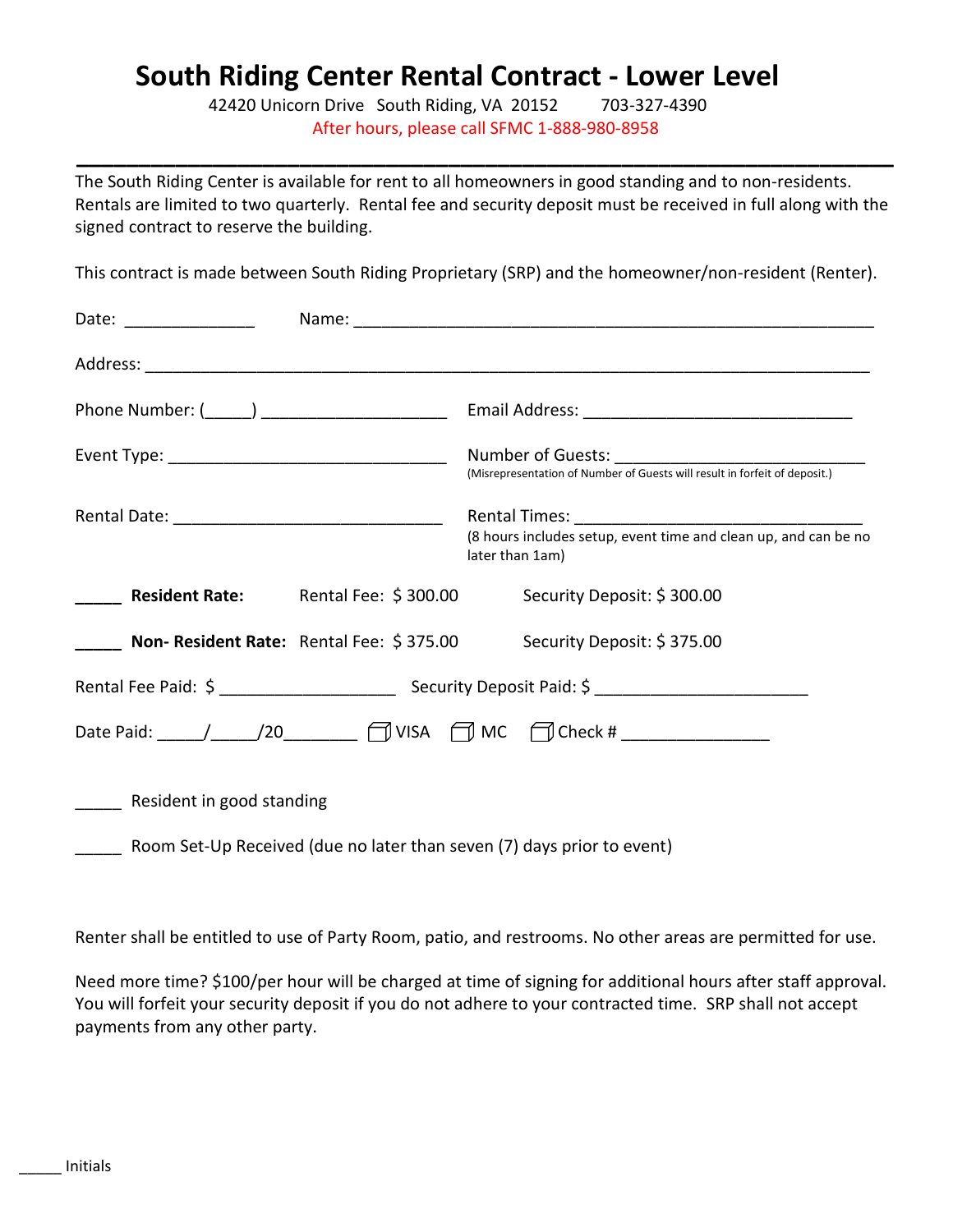### **Rental Regulations**

#### **Renter's Responsibilities**

- Renter shall not charge attendees fees of any sort for admission, food, alcohol, or any other service or product.
- Renter listed on contract shall be present for the entire duration of the rental period and shall provide adequate supervision of his/her guests.
- Renter shall provide 1 chaperone for every 10 attendees or fraction thereof under the age of 18. Chaperones must be over the age of 21 and present always.
- The Renter and guests shall abide by the rules and regulations of SRP for the use of the premises.
- Renter and guests shall not congregate outside the facility anytime during or after the event.
- Parking is allowed in designated areas only, so as not to block neighbor's driveways.
- South Riding Center Great Room/Main level rentals may not use the pool. No wet bathing suits are permitted on the main level at any time.
- Event set-up and clean-up time is included in the eight-hour rental time. Set-up for the event may not begin before the contracted time on the day of the event unless prior approval is given.
- If you need to rent extra items from a rental company, the vendor will not be permitted to access the site before the contracted time. Rented items must be removed the night of your rental so please notify your rental company accordingly.
- All catering supplies and rental trash **MUST** be disposed of in the designated trash cans located outside of the building after the event. Renter is responsible for cleaning the rental area after use.
- Renter must comply with the Loudoun County noise ordinance: Noise level after 11:00PM must not be audible outside, which is incorporated herein by reference. Renter shall keep all doors and windows closed for the duration of the function to minimize the amount of noise which may be audible to the surrounding community.
- *Please note the South Riding Center is equipped with cameras for security and monitoring purposes.*
- **Renter must pick up a key to the building on the Friday before their rental between 9am – 5pm.**
- Renter will return Key to Town Hall on Monday. You will be charged a \$50 late fee, per day if returned late.

#### **Indemnification of SRP**

• The renter bears full responsibility for his/her attendees; accordingly, Renter shall indemnify SRP, its Board of Trustees, officers, agents and employees against all defense costs and fees judgment liability arising from any claim or lawsuit brought by a third party arising out of the Renter's rental of the premises.

#### **Equipment and Furniture Set-Up**

- Room capacity is 50 and is based on the fire code capacities for standing room only.
- Renter shall be entitled to use Party Room 1 on the lower level, restrooms, patio and grass area.
- South Riding Center rentals include the use of furniture (tables and chairs). Arrangements for room set-up must be received at least seven (7) days in advance of the rental.
- The Party Room is equipped with a mini refrigerator and microwave only.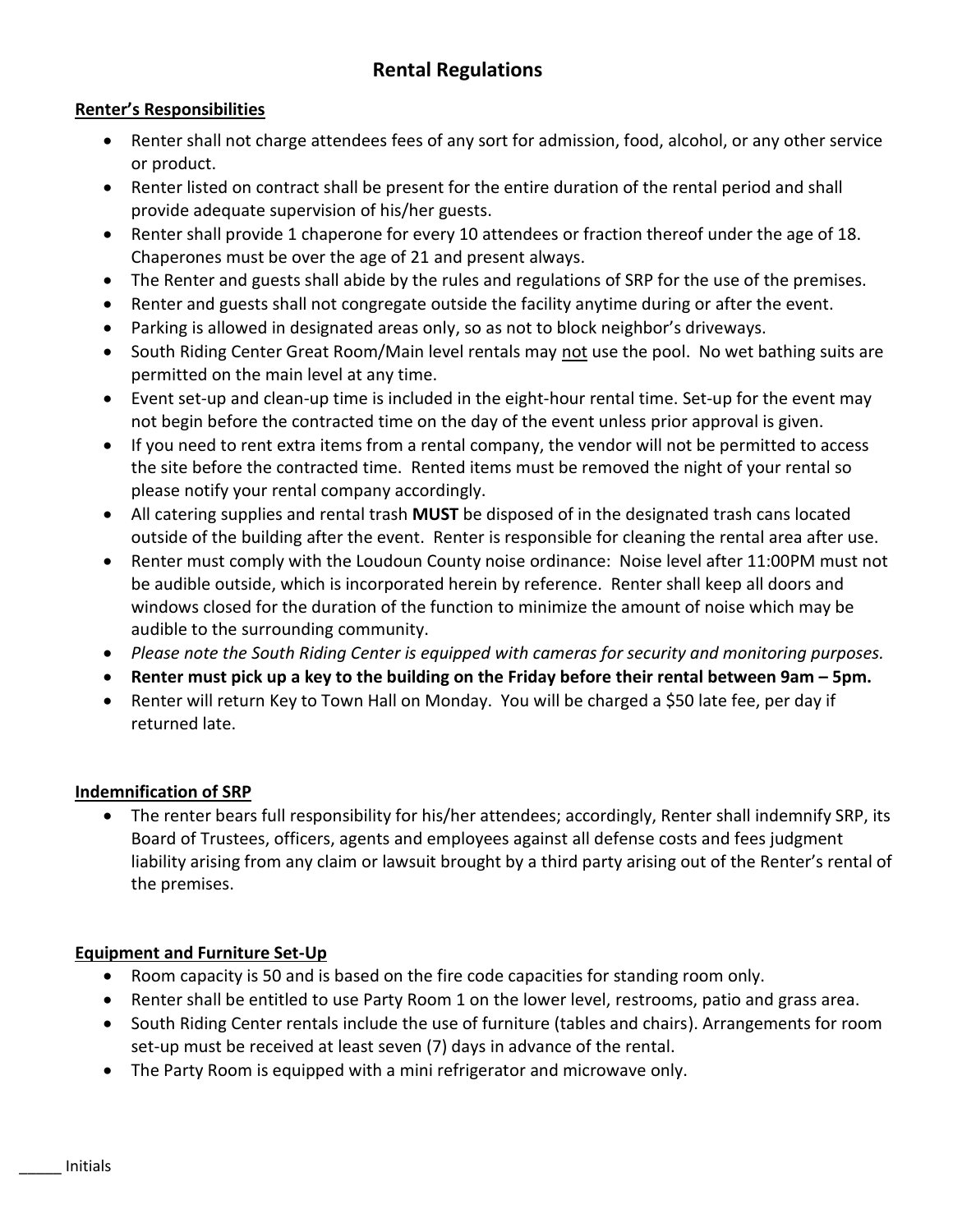#### **Decorations**

- Only freestanding decorations are permitted. Decorations may not be taped, nailed, stapled or otherwise fastened to the walls. If anything is found attached in the room, it will result in the forfeiture of the deposit. All decorations must be removed from the rental site after the event.
- Glitter, confetti, rice, birdseed, and fireworks (including sparklers) are not permitted.
- The usage of candles and sterno food warmers will be permitted as they are in use for a short period.
- Moon bounces or other inflatables are not permitted in or on the property.
- Animals are NOT permitted (service animals are permitted).

#### **Before You Leave**

• To ensure the refund of your security deposit renters must leave rooms as found. Clean, neat and without trash anywhere. Trash must be disposed of properly in the outside trash and recycling bins provided.

#### **No Smoking Policy**

• The South Riding Center is a NON-SMOKING facility.

#### **Breach of Contract**

If Renter breaches any of his/her duties or damages the Properties, SRP reserves all rights including, but not limited to:

- Deducting from the security deposit for each specific violation.
	- o **Management will conduct a post-use inspection of the Property and prepare a report that will note any breaches of contract and damages to property to include but not limited to** 
		- **cleaning fee - \$400+**
		- **paint repairs - \$ 50-150**
		- **drywall repairs - \$ 500+**
		- **equipment damage - \$ replacement cost**

If none, management will refund the security deposit to Renter within ten (10) days of the date of the event. Refunds are issued at the sole discretion of the Proprietary.

- Seeking payment of all costs and fees, including legal fees, more than the security deposit to rectify any tangible damage.
- Revoking Renter's right to rent the facilities again. Refunds shall be made at the sole discretion of the Proprietary.
- If Renter disagrees with management's determinations, they may contact the SRP General Manager at 703-327-4390.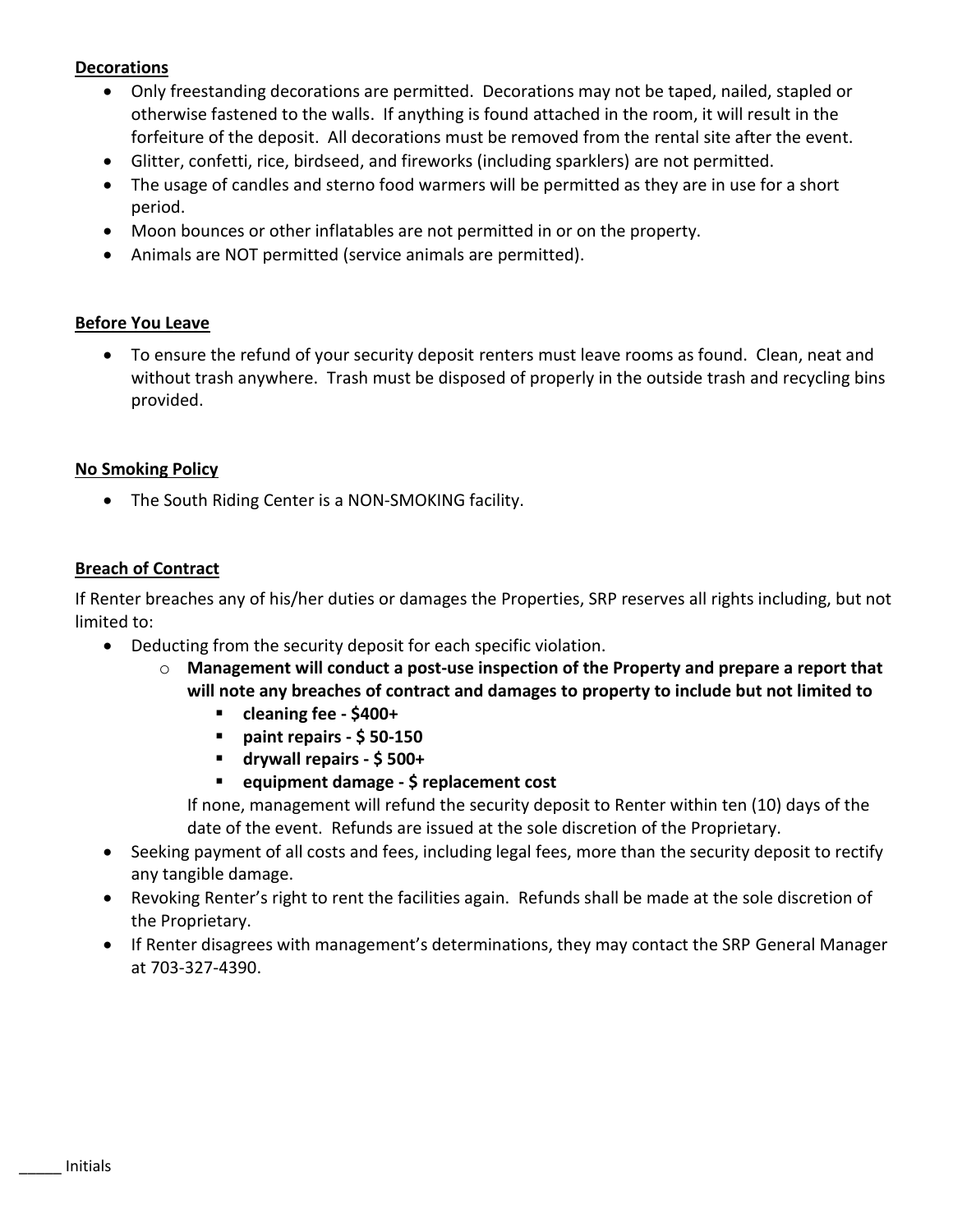#### **Booking and Cancellations**

- Bookings must be made at least 14 days prior to the event.
- If Renter wishes to cancel the contract, written notification must be provided to SRP 30 days prior to the rental date. In the case of such cancellation, SRP shall refund 100% of the rental fee and security deposit.
- If cancellation occurs 14 days prior to rental date, SRP shall refund 50% of the rental fee and security deposit.
- If cancellation occurs fewer than 14 days prior to the event, you will forfeit your rental fee and receive a refund of the security deposit.
- Special consideration may be given to extraordinary circumstances preventing the use of the rental properties. Refunds are issued solely at the discretion of the Proprietary.

#### **Incorporation of Legal Documents**

• All remedies for enforcement of the Declaration of Covenants, Conditions and Restrictions are hereby incorporated by reference. In addition, the Renter shall bear full responsibility of all attorney's fees and costs incurred by SRP to enforce this contract. If SRP must seek legal action to recover damages more than the security deposit, all sums due shall bear interest at the rate of 18%, per annum.

*The signatory hereby certifies that he is/she is responsible for the event and its attendees. This contract is non-transferable. Please note the South Riding Center is equipped inside and outside with cameras for security and monitoring purposes.*

| Renter Signature | Date |  |
|------------------|------|--|
|                  |      |  |

Print Name and the set of the set of the set of the set of the set of the set of the set of the set of the set of the set of the set of the set of the set of the set of the set of the set of the set of the set of the set o

SRP Staff Signature (witness) \_\_\_\_\_\_\_\_\_\_\_\_\_\_\_\_\_\_\_\_\_\_\_\_\_\_ Date \_\_\_\_\_\_\_\_\_\_\_\_\_\_\_\_\_\_